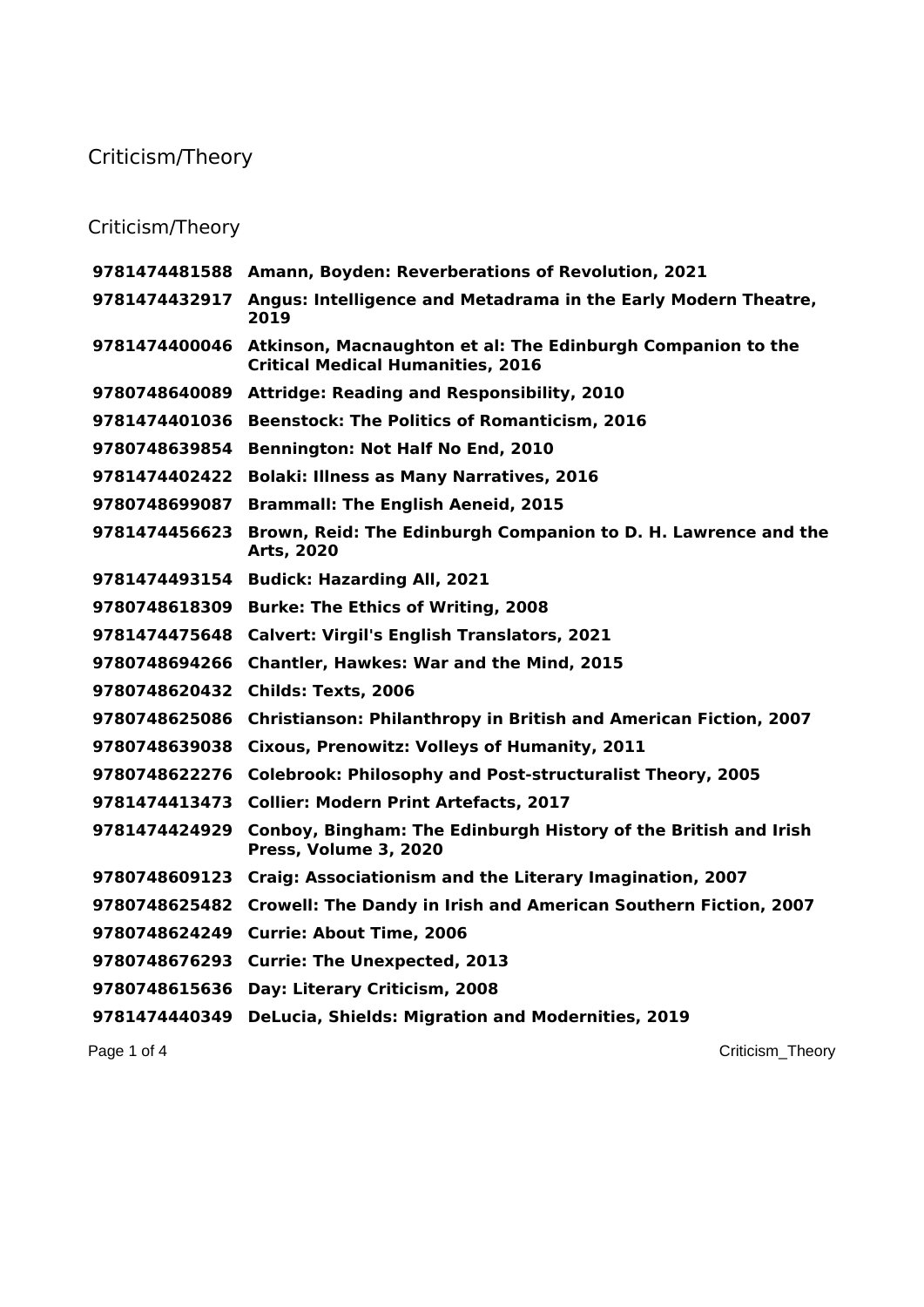|               | 9781474411264 Deutermann: Listening for Theatrical Form in Early Modern England,<br>2016                          |
|---------------|-------------------------------------------------------------------------------------------------------------------|
| 9781474443647 | Dickson: Cultural Encounters with the Arabian Nights in Nineteenth-<br><b>Century Britain, 2019</b>               |
| 9781474448475 | Dubino, Pajak et al: The Edinburgh Companion to Virginia Woolf and<br><b>Contemporary Global Literature, 2020</b> |
| 9781474455589 | Eklund, Hyman: Teaching Social Justice Through Shakespeare, 2019                                                  |
| 9781474416238 | <b>Engelhardt: Modernism, Fiction and Mathematics, 2018</b>                                                       |
| 9781474449861 | Epstein: Hardy, Conrad and the Senses, 2019                                                                       |
| 9781474424882 | Finkelstein: The Edinburgh History of the British and Irish Press,<br><b>Volume 2, 2020</b>                       |
| 9780748694396 | <b>Frisch: Forgetting Differences, 2015</b>                                                                       |
| 9780748637744 | Gardiner, Macdonald: Scottish Literature and Postcolonial Literature,<br>2011                                     |
| 9781474458641 | Gildersleeve, Smith: Elizabeth Bowen, 2019                                                                        |
| 9780748640492 | <b>Giles: Transnationalism in Practice, 2010</b>                                                                  |
| 9781474481625 | Girdwood: Modernism and the Choreographic Imagination, 2021                                                       |
| 9781474458009 | Grice: D. H. Lawrence and the Literary Marketplace, 2021                                                          |
| 9781474446112 | Hammond: The Edinburgh History of Reading, 2020                                                                   |
| 9780748642281 | Hanrahan: Cixous's Semi-Fictions, 2014                                                                            |
| 9781474401616 | Haslam, Faflak: American Gothic Culture, 2016                                                                     |
| 9781474401692 | Helt, Detloff: Queer Bloomsbury, 2016                                                                             |
| 9781474439572 | Hershinow: Shakespeare and the Truth-Teller, 2019                                                                 |
| 9780748646258 | Hext: Walter Pater, 2013                                                                                          |
| 9781474427777 | Hogle, Miles: The Gothic and Theory, 2019                                                                         |
| 9781474441834 | Högberg: Modernist Intimacies, 2020                                                                               |
| 9780748685318 | Jackson: Tactile Poetics, 2015                                                                                    |
|               | 9781474430210 Johnson: Dreaming of Freedom in South Africa, 2020                                                  |
|               | 9781474482721 Jouve Martin, Wittek: Performing Conversion, 2021                                                   |
|               | 9780748641543 Kamuf: To Follow, 2010                                                                              |
| 9781474454438 | Kimber, Maddison et al: Katherine Mansfield and Elizabeth von<br><b>Arnim, 2019</b>                               |
| 9781474491907 | Kimber, Martin: Katherine Mansfield and Children, 2021                                                            |
| 9781474463287 | Kiryushina, Adar et al: Samuel Beckett and Technology, 2021                                                       |
|               |                                                                                                                   |

Page 2 of 4 Criticism\_Theory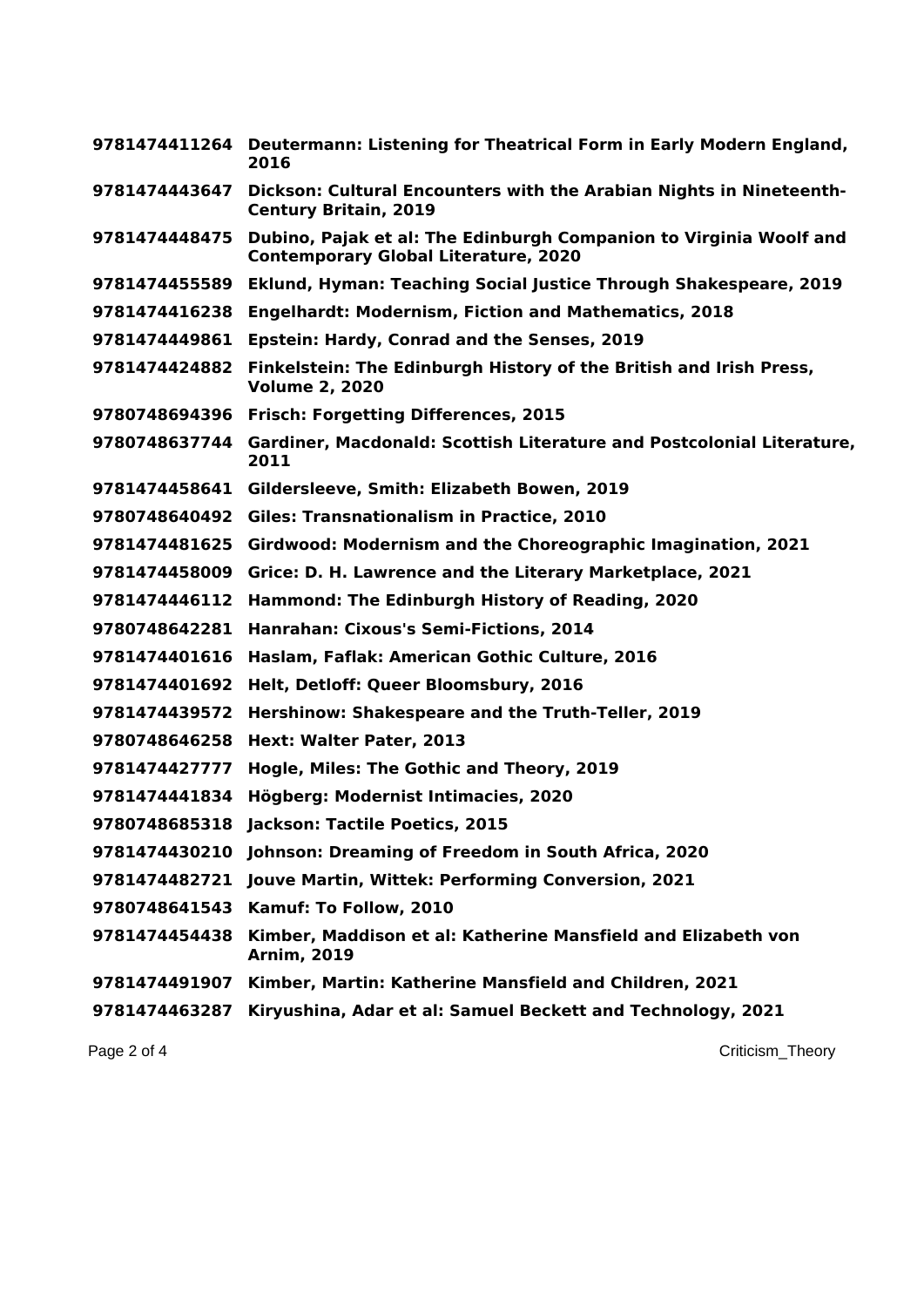**Ladyga: The Labour of Laziness in Twentieth-Century American Literature, 2019 Light: Alison Light - Inside History, 2021 Lord Hall: Sexual Desire and Romantic Love in Shakespeare, 2021 Lundblad: Animalities, 2017 Mack: Contaminations, 2016 Marks: Imagining Surveillance, 2015 Martin: Nature Translated, 2018 Mason, Mole: Romantic Periodicals in the Twenty-First Century, 2020 McQuillan: The Political Archive of Paul de Man, 2012 Michie, Warhol: Love Among the Archives, 2015 Moore: Hotel Modernity, 2021 Morgan Wortham: Modern Thought in Pain, 2014 Moss: Modernism, Music and the Politics of Aesthetics, 2020 Mullen: Novel Institutions, 2019 Murfin: Robert Louis Stevenson and the Art of Collaboration, 2019 Murray: Liminal Whiteness in Early US Fiction, 2021 Newman: Modernist Life Histories, 2019 Newton: Modern Literature and the Tragic, 2008 Paterson: Seeing with the Hands, 2016 Pearce: Drivetime, 2016 Pieters: Literature and Consolation, 2021 Pieters: Speaking With the Dead, 2005 Price: Reinventing Liberty, 2016 Randall: The Concept of Conversation, 2018 Royle: In Memory of Jacques Derrida, 2009 Royle: Veering, 2011 Sandy: Transatlantic Transformations of Romanticism, 2020 Sasso: The Pre-Raphaelites and Orientalism, 2018 Shaw: The Fin-de-Siècle Scottish Revival, 2019 Smith: Death-Drive, 2010 Smith: Scandalous Knowledge, 2006**

Page 3 of 4 Criticism\_Theory and the contract of the contract of the contract of the contract of the contract of the contract of the contract of the contract of the contract of the contract of the contract of the contract